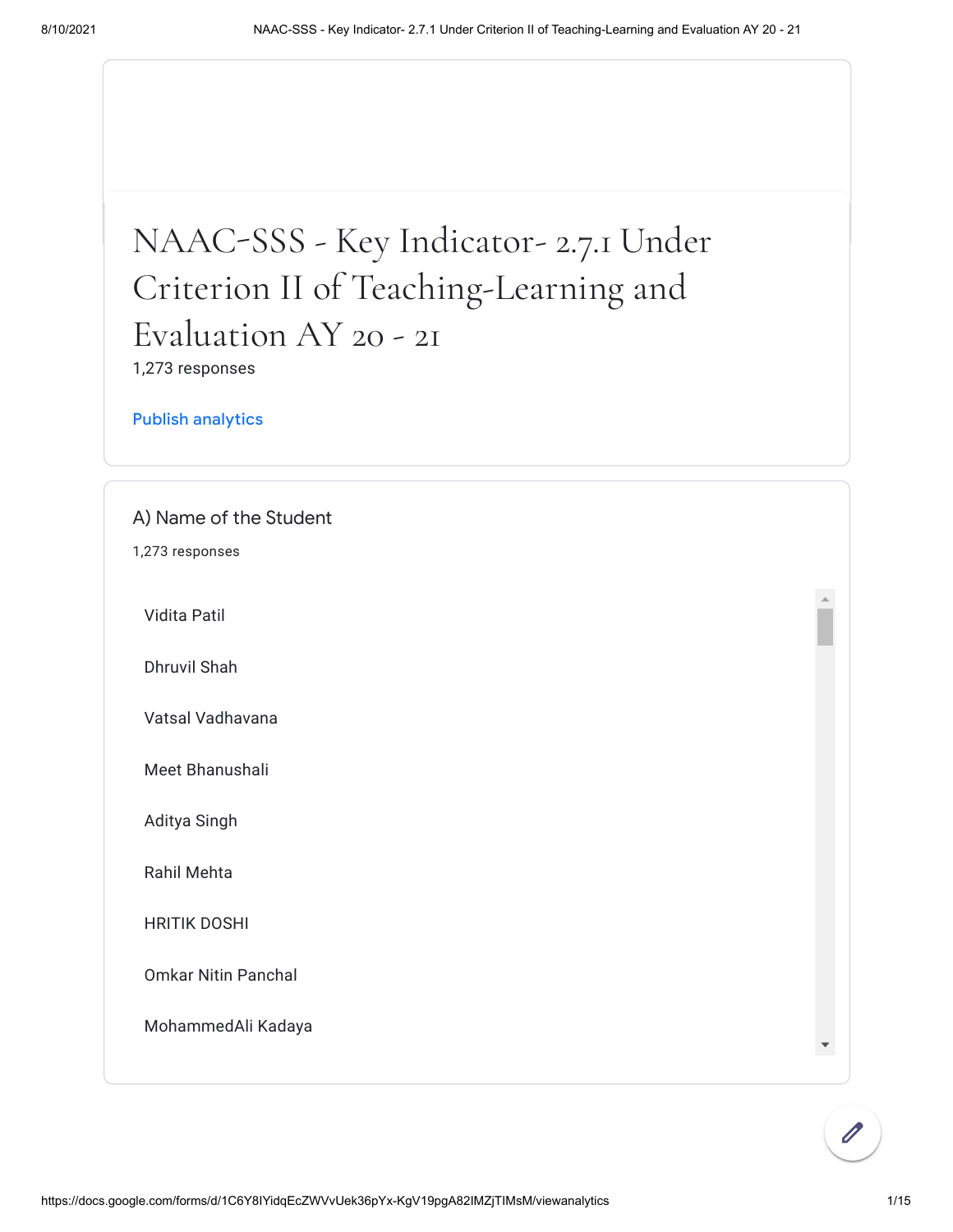



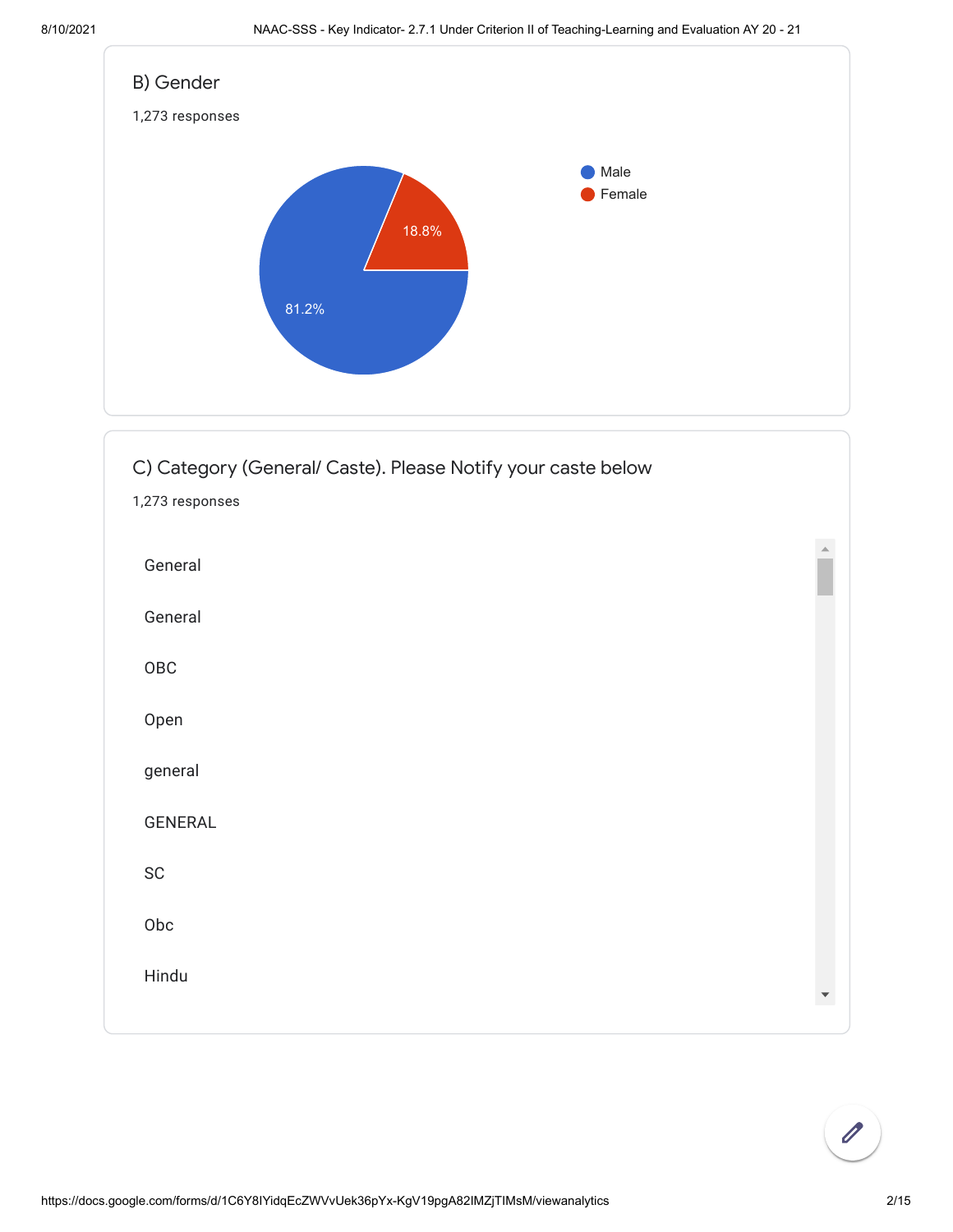| D) State of Domicile |  |
|----------------------|--|
| 1,273 responses      |  |
| Maharashtra          |  |
| Maharashtra          |  |
| MAHARASHTRA          |  |
| maharashtra          |  |
| Maharastra           |  |
| MAHARASHTRA          |  |
| maharastra           |  |
| Gujarat              |  |
| Yes                  |  |
|                      |  |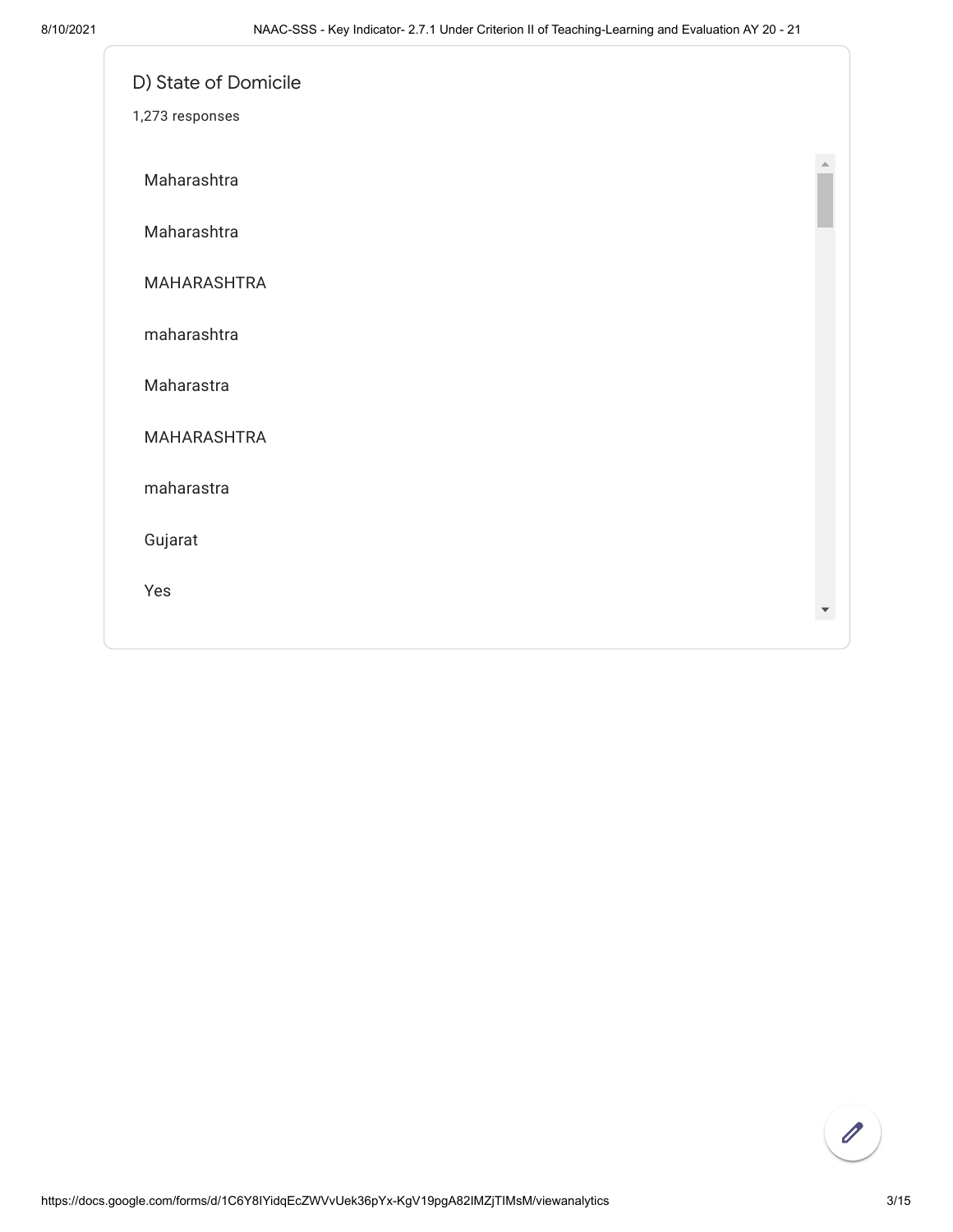



## Instruction to fill the questionnaire

Criterion II- Teaching-Learning and Evaluation Students Satisfaction Survey on Teaching Learning Process

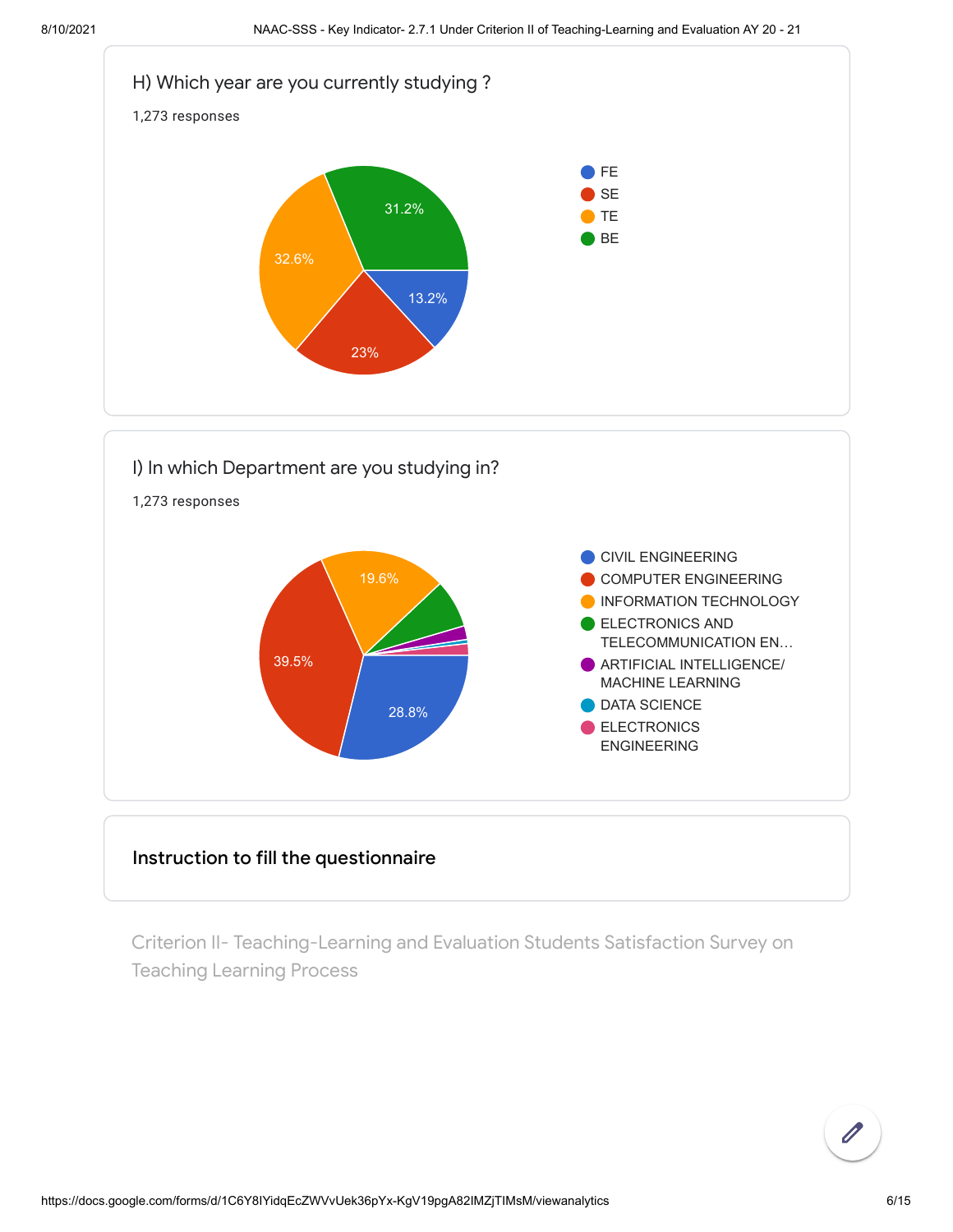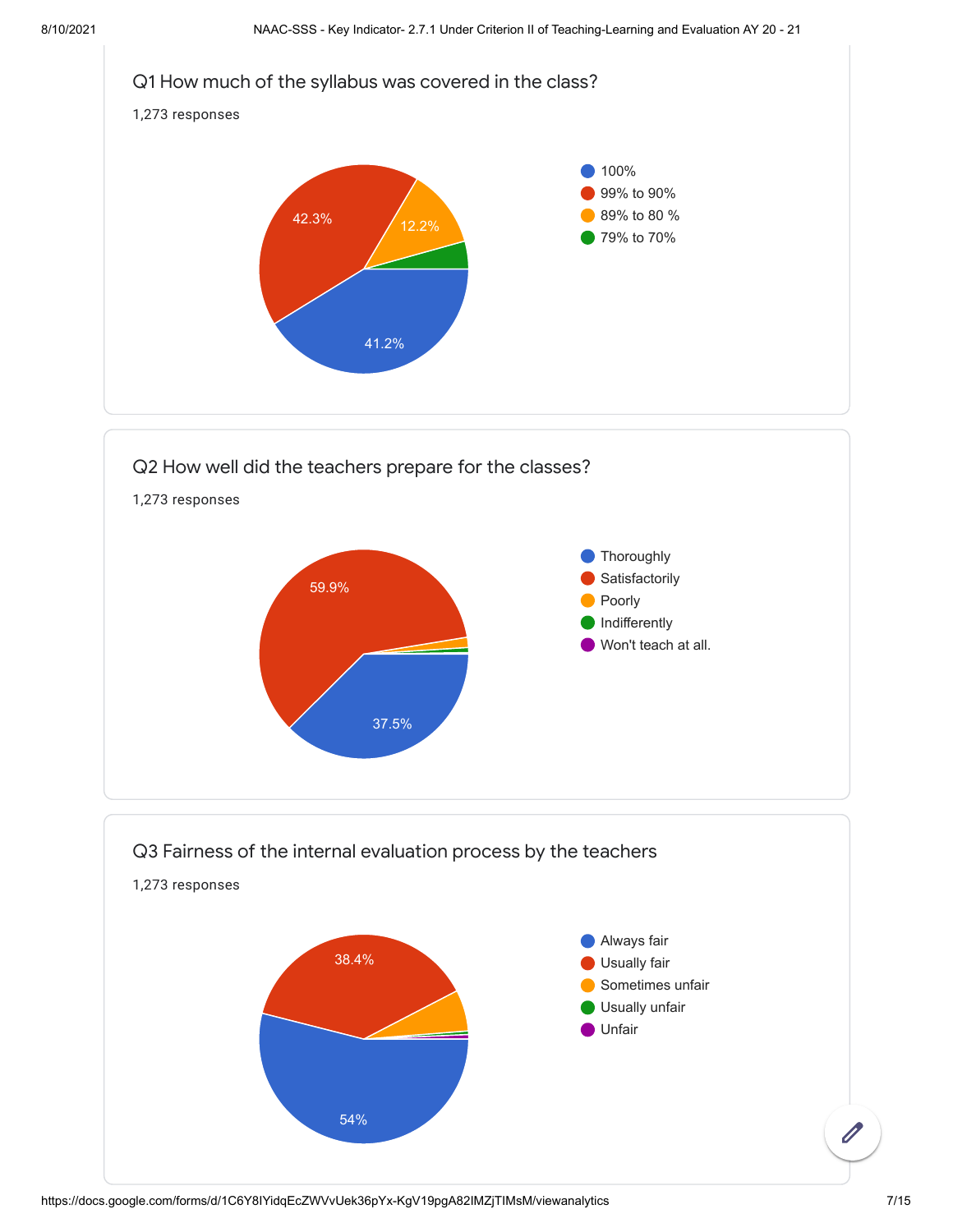



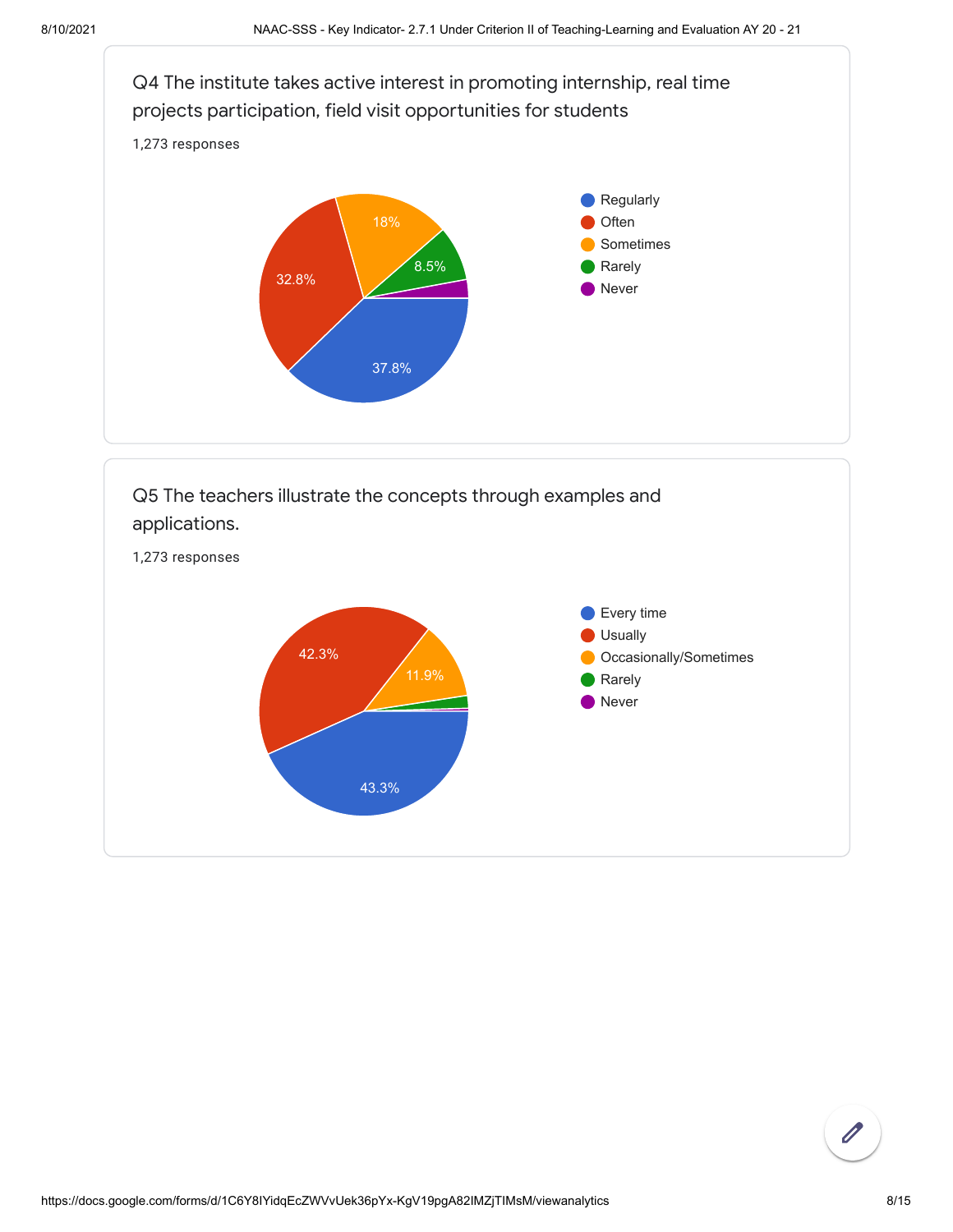

Q7 The Institute/ teachers use student centric methods, such a experimental learning, participative learning and problem solving methodologies for enhancing learning experiences.



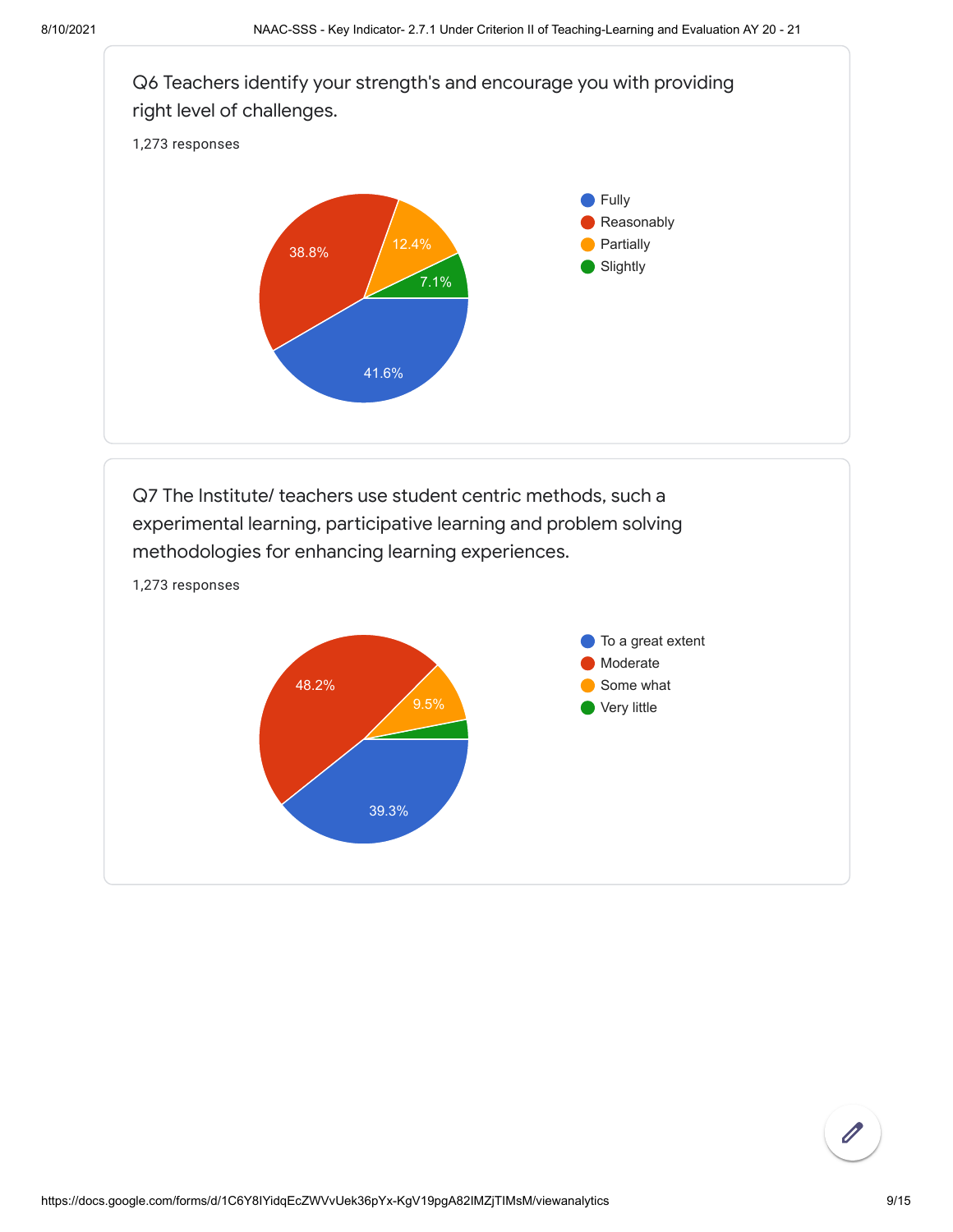

Q 9 The institution makes effort to engage students in the monitoring, review and continuous quality improvement of the teaching learning process.



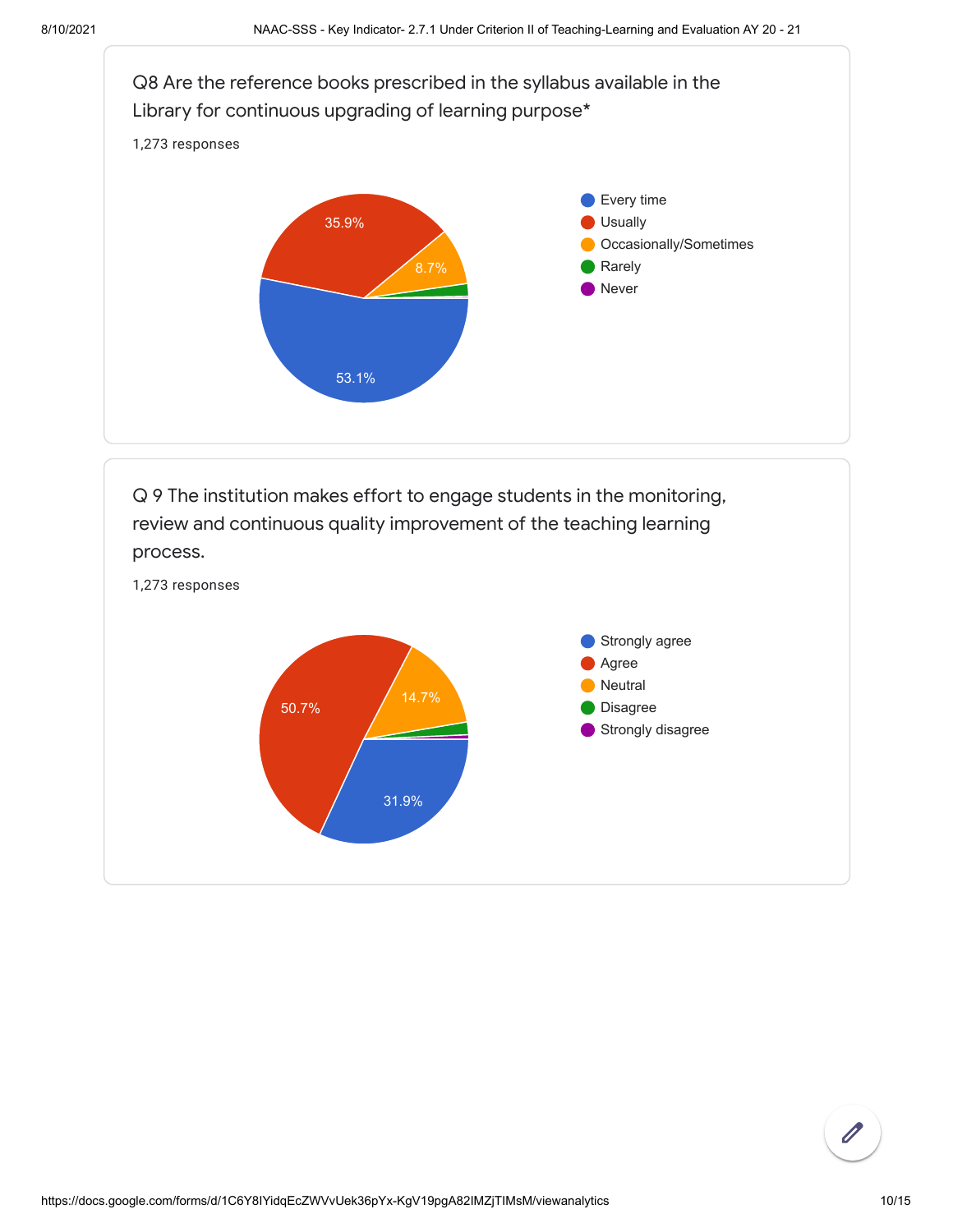

Q 11 Efforts are made by the Institute/teachers to inculcate soft skills, life skills and employ-ability skills to make you ready for the world of work.

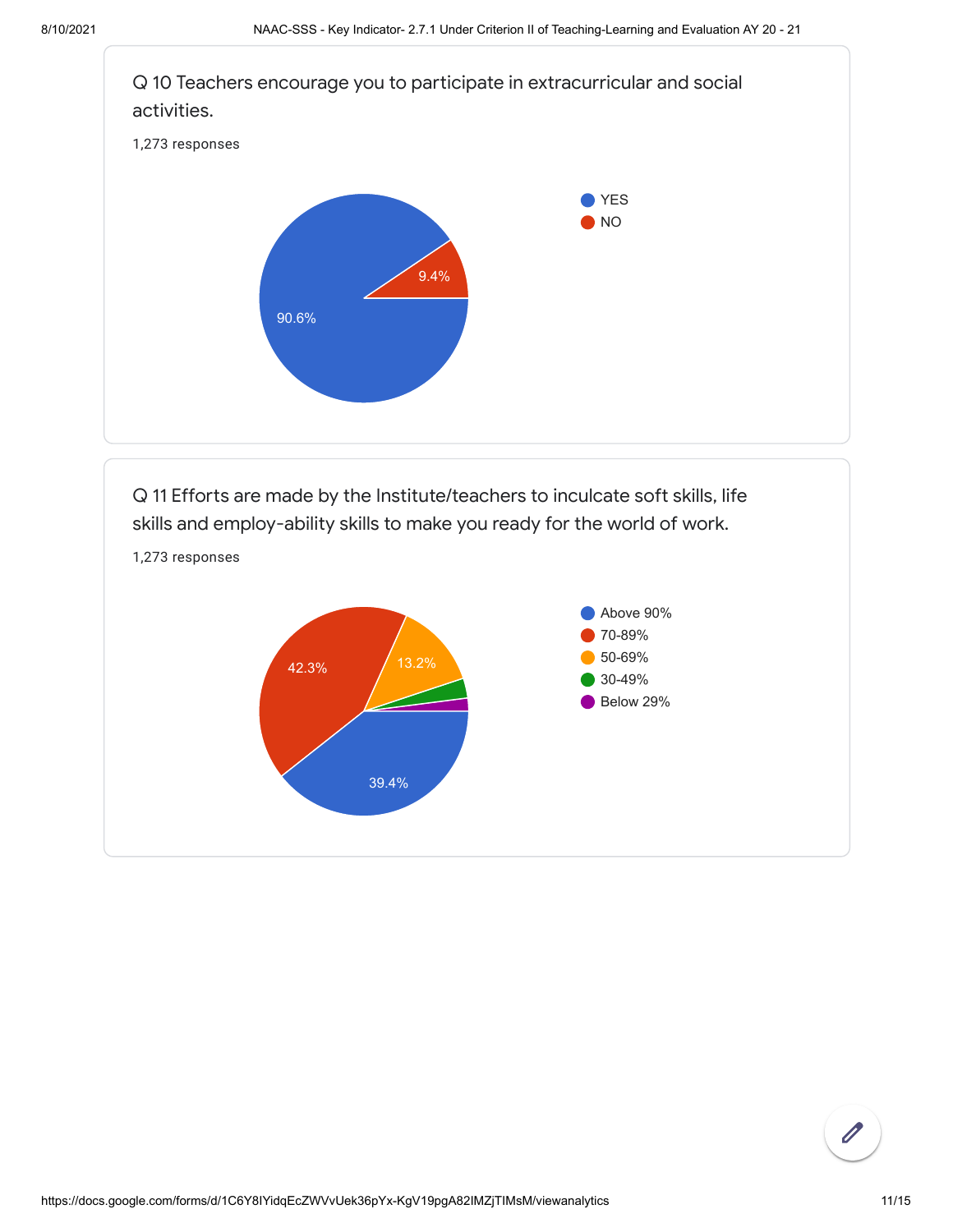

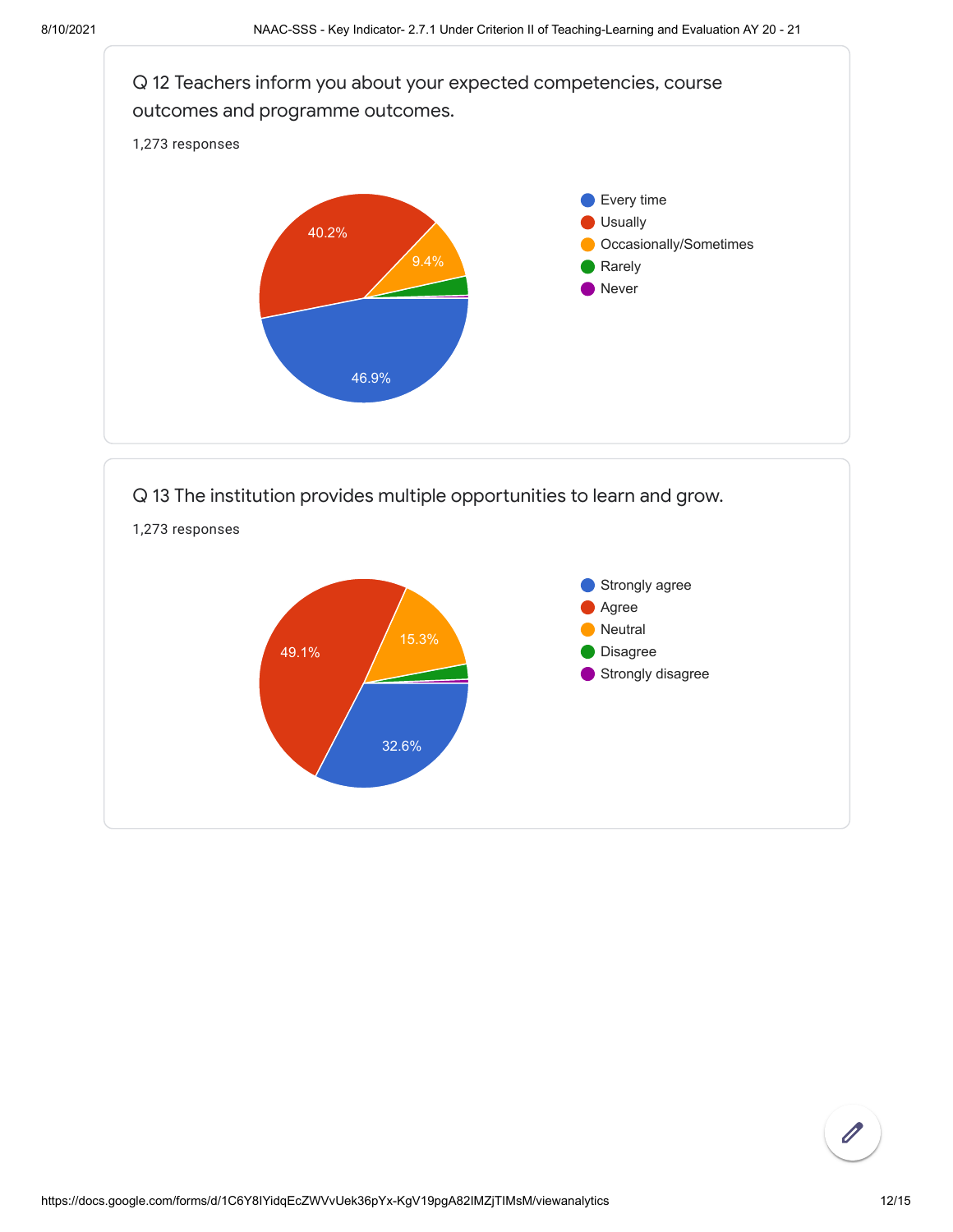

pending fees... because of my Mom health condition is not good during this pandemic sit…

Google meet

https://docs.google.com/forms/d/1C6Y8IYidqEcZWVvUek36pYx-KgV19pgA82IMZjTIMsM/viewanalytics 13/15